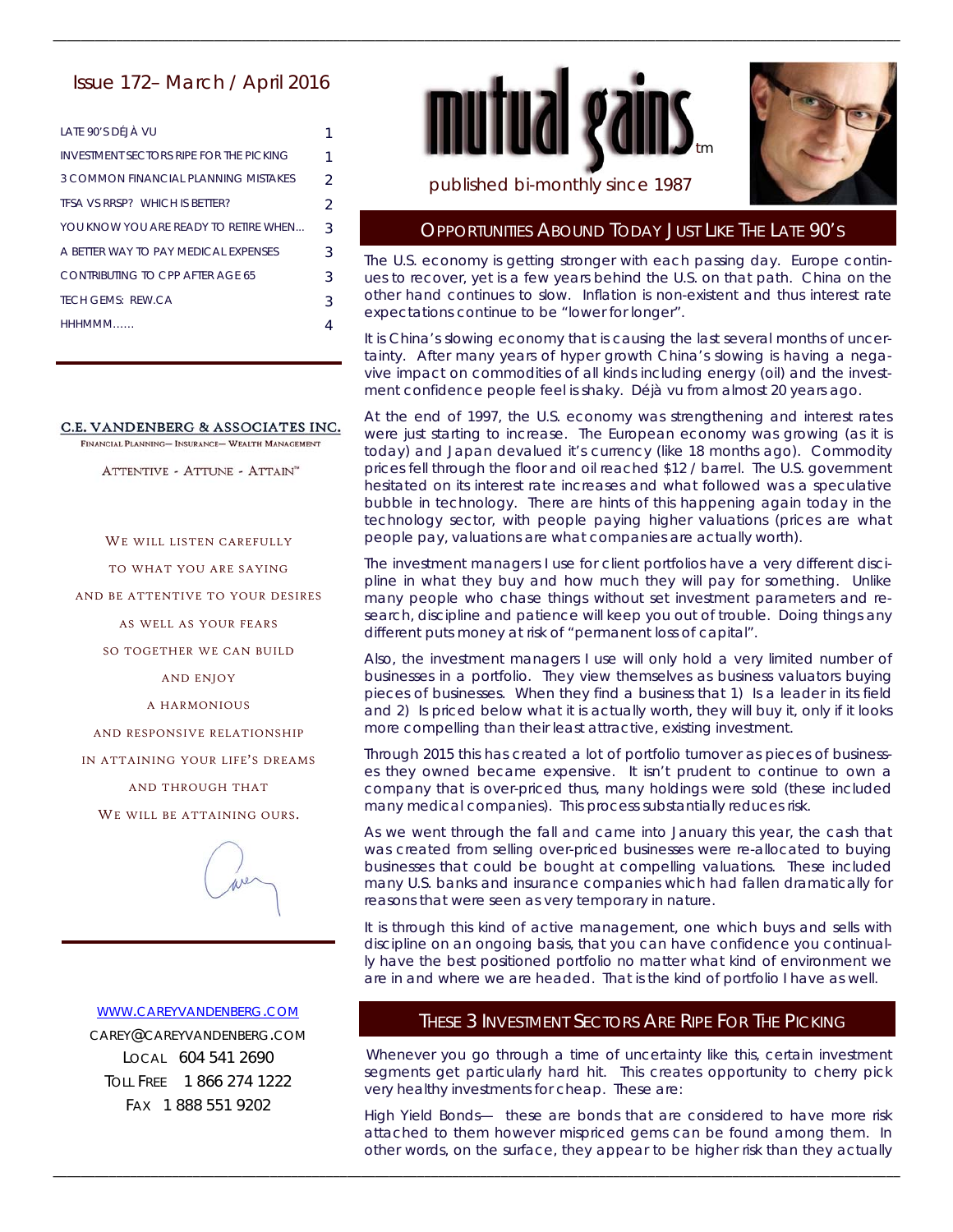#### Page 2

are.

The high yield bond sector as a whole has fallen to levels we haven't seen in 4 years. This translates into an opportunity to be able to buy bonds below "par value"; what you would receive if you held the bond to maturity. The result is that high yield bonds are paying interest rates in the 9% / year range.

\_\_\_\_\_\_\_\_\_\_\_\_\_\_\_\_\_\_\_\_\_\_\_\_\_\_\_\_\_\_\_\_\_\_\_\_\_\_\_\_\_\_\_\_\_\_\_\_\_\_\_\_\_\_\_\_\_\_\_\_\_\_\_\_\_\_\_\_\_\_\_\_\_\_\_\_\_\_\_\_\_\_\_\_\_\_\_\_\_\_\_\_\_\_\_\_\_\_\_\_\_\_\_\_\_\_\_\_\_\_\_\_\_\_\_\_\_\_\_\_\_

Preferred Shares— this investment sector declined more 2015 than it did during the global financial crisis in late 2008 / early 2009. Because of this, dividend yields in this investment sector are averaging approximately 6% / year, in what is considered to be the lowest risk equities that you can invest in. On top of the very healthy dividend yield, dividends are taxed very lightly in comparison to interest income.

Emerging Markets— With the worry of economic slowdown globally and the steep drop in oil prices, shares of even big, healthy businesses in countries like Brazil, Mexico, China, etc. have seen their share prices fall dramatically. It is cheaper to buy in these areas now than it has been in 10 years. Also, because these businesses are in areas of the globe where they can grow their market share much faster than in a developed country, their share prices should increase faster (ie A cell phone service provider or bank in Canada will grow much slower than a similar company in China because so many people in China don't have phones or a bank account).

Investment success is directly related to doing some detailed analysis of the merits of 1 investment over another. This is where a seasoned investment analyst picking and choosing specific investments for one's portfolio is critical.

# 3 FINANCIAL PLANNING MISTAKES I CONTINUALLY COME ACROSS

I come to working as a Financial Planner for many, by people doing a Google search for a Financial Planner / Advisor. In reviewing the information that is given to me so I can prepare a "Financial Planning Recommendations Summary", there are a few mistakes that seem to be very common in how one's personal finances are structured:

Allocation of RRSP contributions — When you have 2 income earners in a family, most often they are in very different tax brackets. When RRSP contributions aren't maximized every year, the monthly RRSP contributions being made, are commonly split 50/50 (ie \$500 / month to both spouse's RRSPs) The savings habit is definitely the right thing to do however, it should done a bit differently because, simply splitting RRSP contributions this way can leave lots of tax savings on the table.

A much better way can be to put as much as \$1,000 / month in the higher income earner's RRSP. With these dollar amounts, making that adjustment can create as much as \$1,600 / year in MORE tax savings. If one spouse doesn't like the that all the RRSP's are in 1 name then this is where a Spousal RRSP can work well. The "contributing spouse" (higher income earner) gets the tax deduction but the money is in the lower income spouse's name.

Holding money in a TFSA when you have a mortgage also— It very seldom makes sense to have money in a TFSA if you have a mortgage. I'll leave that statement stand as it is because as I type this I can think of scenarios where it does make sense but they are very specialized cases and for most people, these don't apply. If you would say that you use it as an emergency reserve, then I'd suggest, as I've written about before, that there are better ways to deal with a financial emergency and the most efficient is a Line Of Credit. See previous issue of Mutual Gains, bottom of page 2 "6... Myths".

Owing money on a mortgage and having investments outside an RRSP - In this case, investments are held outside a "registered" plan (ie RRSP) yet there is a mortgage on a principal residence. Because the interest on money borrowed for investment purposes is tax deductible, a swapping of debt should be done to make this situation much better. This simply means, selling the investment, using the cash to pay down the mortgage and borrowing money to buy back the investment. On \$100,000, you enjoy as much as \$1600 / year of tax savings when you make this change.

# TFSA VS RRSP – WHICH IS BETTER?

I don't think any of us are happy that JT kept his promise about bringing the annual TFSA limit back down to \$5,500. Despite that though, the TFSA is still a very attractive savings vehicle as its sister savings vehicle, the RRSP. So which is better to contribute to, a TFSA or a RRSP? Here are the key features:

Ease of Access— TFSA wins. You can withdraw money from your TFSA at anytime and if you do, you don't lose the contribution room. That comes back to you the following year. Money can go in and out relatively pain free because of this. Convenience though is also its danger. If you take the money out, what is to compel you to put it back in again? "Hhhmmmm… money in my TFSA or realizing the feel of falling asleep in the sun on the beach at that all inclusive resort…"

Discipline- RRSP wins in this department. The RRSP have an invisible barrier to protect you from yourself. Money goes in and if you withdraw it 20—50% goes to the government. A \$10,000 withdrawal can become as little as \$5,000 of cash in your hand. This is to pay back the income tax refund you got from contributing to it in the first place.

Tax Savings— On a long term basis, when used strategically, the RRSP wins by a landslide. Contribute \$10,000 to an RRSP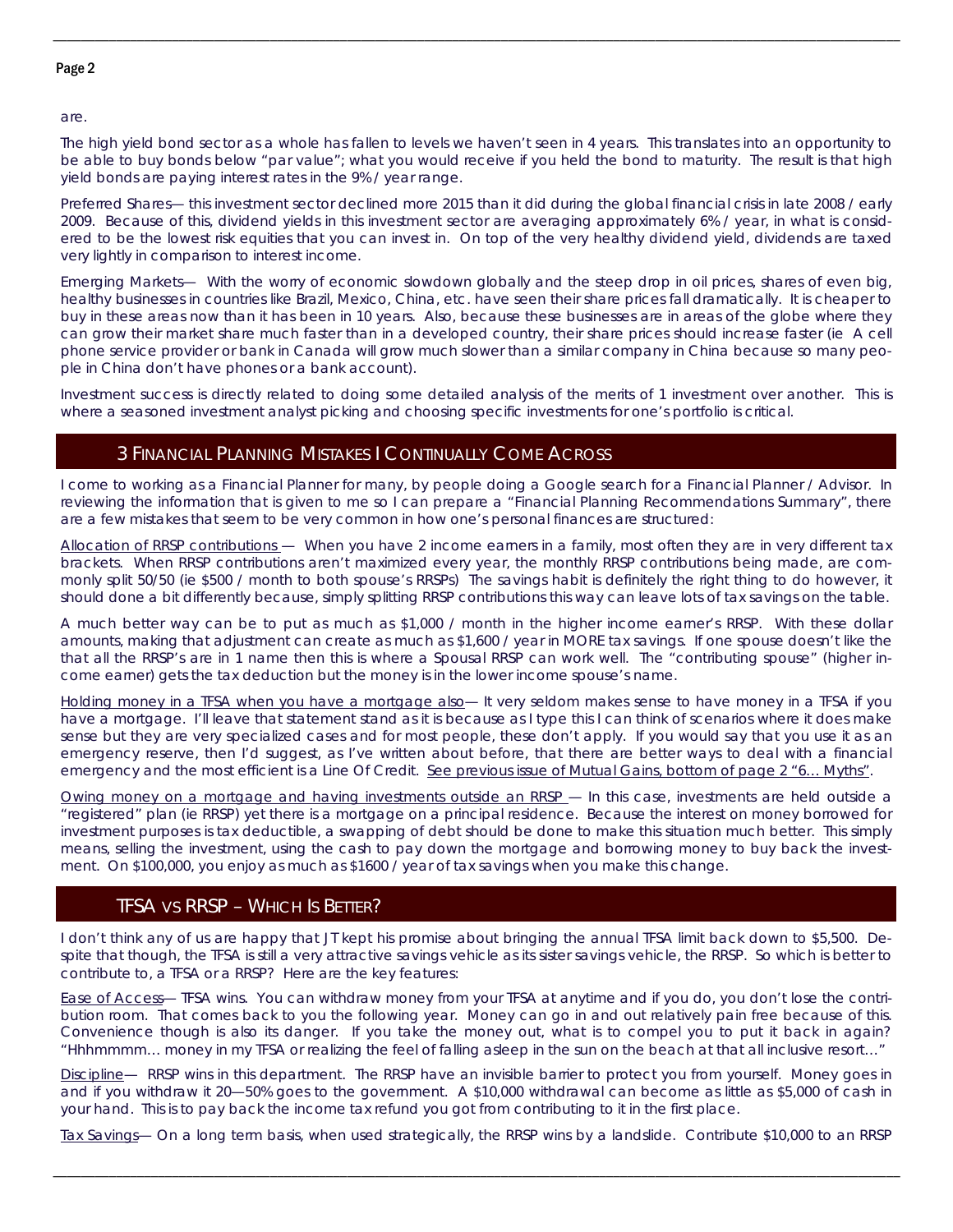#### Page 3

and the government will pay back to you up to, almost \$5,000 in income tax you paid them. \$10,000 turns instantly into almost \$15,000. That is an up to 50% return in 1 year, guaranteed. So with the RRSP you now have \$15,000 in your name. The TFSA contribution is still at \$10,000. Add in the tax free compounding on both and in the end the RRSP value will be significantly higher than the TFSA.

\_\_\_\_\_\_\_\_\_\_\_\_\_\_\_\_\_\_\_\_\_\_\_\_\_\_\_\_\_\_\_\_\_\_\_\_\_\_\_\_\_\_\_\_\_\_\_\_\_\_\_\_\_\_\_\_\_\_\_\_\_\_\_\_\_\_\_\_\_\_\_\_\_\_\_\_\_\_\_\_\_\_\_\_\_\_\_\_\_\_\_\_\_\_\_\_\_\_\_\_\_\_\_\_\_\_\_\_\_\_\_\_\_\_\_\_\_\_\_\_\_

If you are using money as a long term investment vehicle and you need more than \$17,000 / year of retirement income if you're single (\$23,000 / year if you are a couple), then the RRSP should be where you put money first. Having said that though, there are a lot of parts to consider in financial planning. Because of that, it is highly recommended to work with a Financial Planner on planning your retirement income to minimize tax and maximize your lifetime income.

### YOU KNOW YOU ARE READY TO FULLY RETIRE WHEN...

Here is a checklist to determine if you are ready to retire (the more you tick the more ready you are):

- 1) Your home is paid for. If you still have a mortgage then I'd suggest you should probably downsize to something you won't have debt on (or debt on anything else for that matter that you have to pay for on a monthly basis).
- 2) You have a pension plan that is fully funded; you will get the maximum income that the pension plan will pay. If you don't, your RRSP, CPP, OAS and other income producing assets should be able to meet all of your living and lifestyle expenses, and do that assuming you live well into your 90's.
- 3) Your children are financially independent. If you are continually shelling out money to your kids or plan on helping them with buying a home, you may want to hold off on retirement or pull away their crutch.
- 4) Your portfolio can weather negative market effects.
- 5) You have more than 1 income leg on your "retirement income stool".
- 6) Most of your friends are retired. If you're the only one of your closest friends to stop working, it may be too soon.
- 7) Your job is affecting your health. This is very subjective however only you can truly know this.
- 8) You have a purpose for the next stage of your life. You can picture and write down in detail how your week days and weekends will be used.

### A BETTER WAY TO PAY YOUR MEDICAL EXPENSES

I've used this idea for years however, to use it you must be self employed. If you aren't, you may want to pass this info on to that family member or good friend who is. They could very well say, "Wow, I didn't know that" and with that, you could be saving them thousands of dollars in tax every year.

As an individual you do get a small tax credit for claiming medical expenses, optical costs, dental work, etc. however the tax savings are relatively small. If you are self employed you can run your medical expenses through a Private Health Services Plan (PHSP), also known as a "Health Spending Account". Through it, you reduce your medical expenses by whatever your marginal tax rate is (ie if you earn between \$140,000—\$200,000 you are saving \$437 per \$1,000 of expenses). Comparatively, if you only have a \$2,000 or so of medical expenses to claim on your tax return, your tax savings are virtually nil.

Applying for this is really easy. Simply go to www.careyvandenberg.com/paperwork.php and scroll down to one of the "Health Spending Account" links. If you want to travel outside of the province or country, I'd suggest clicking on the one with travel insurance included.

### DOES CONTRIBUTING TO CPP AFTER AGE 65 MAKE SENSE?

To boost your CPP income, you can voluntarily contribute to CPP from age 65 to 70. It is a CPP sweetener that can increase the CPP income coming to you by 2.5% per year, to a maximum increase of 12.5%. If you are an employee, it can make sense if you are likely to live past age 75. Being self employed though, because you have to make contributions as the employee and as the employer, you don't reach a break even point until you live until age 81. Those are simple rules of thumb but of course, like any other financial decision, there are a lot of other things that can come into play.

# TECH GEMS— REW.CA

It's hard to tell what this is from the URL but this is Real Estate Weekly. We bought a house about 6 weeks ago that Cheryl found on this site. You would think that every site is equal however, we found that REW.ca had listings on it faster than Realtor.ca which ironically is controlled by the Canadian Real Estate Association. In our case, it was 2 days faster. We found the same time advantage (or delay, depending on what site you go to) when we listed our house for sale 2 weeks ago. Some sites simply don't have info up that fast and again, ironically, Realtor.ca was one of the laggards. In this environment of multiple offers, over asking price, every bit of extra time you have to determine what something is worth to you and the price it will probably fetch, is to your advantage.